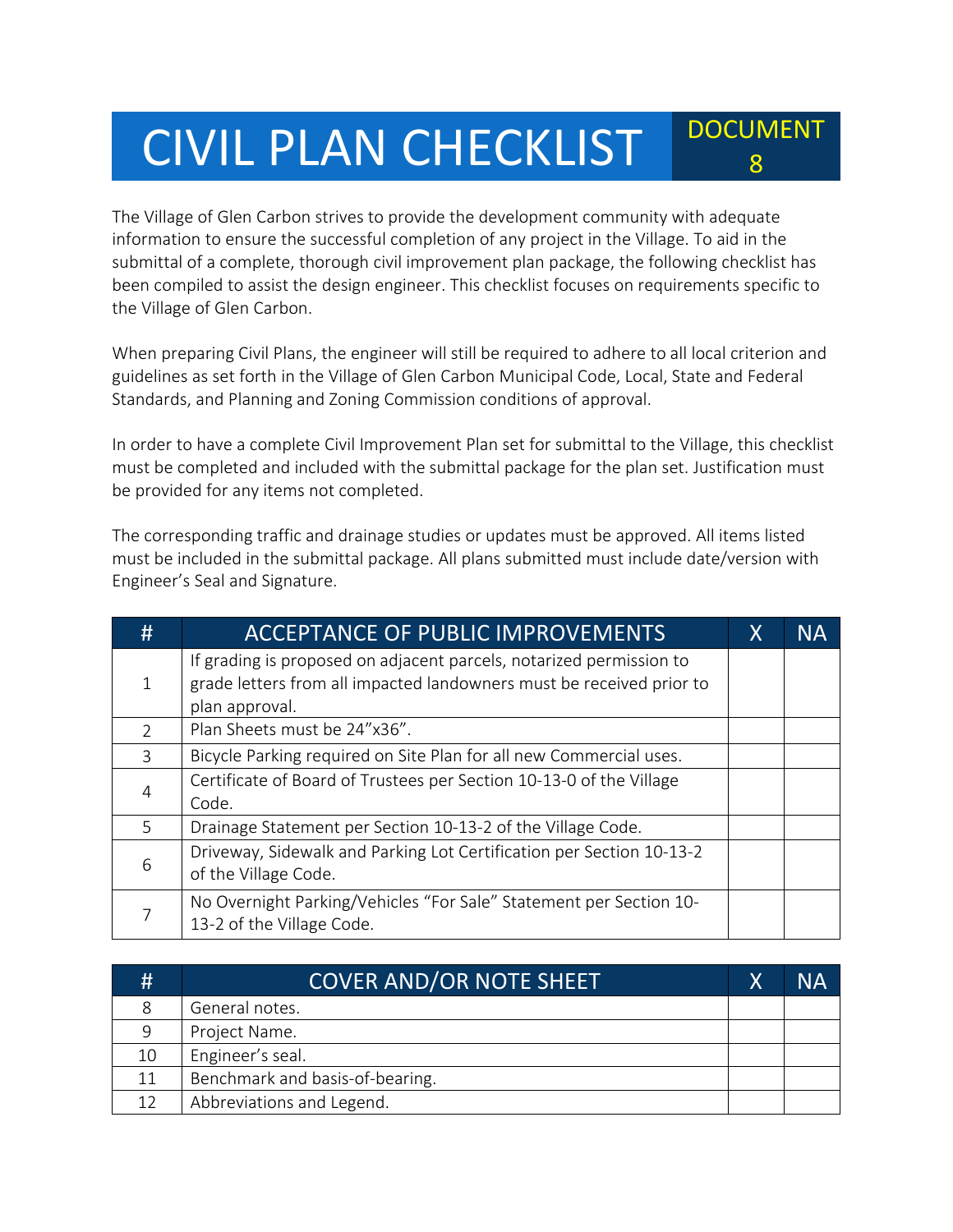| #  | <b>COVER AND/OR NOTE SHEET</b>                                           | Χ | <b>NA</b> |
|----|--------------------------------------------------------------------------|---|-----------|
| 13 | Sheet Index shown and checked to see that sheet names and numbers        |   |           |
|    | match.                                                                   |   |           |
| 14 | Vicinity map showing project location with north arrow.                  |   |           |
| 15 | Parcel Identification Numbers listed and acreage of each parcel.         |   |           |
| 16 | Total Area of Land Disturbance.                                          |   |           |
| 17 | List of Quantities.                                                      |   |           |
| 18 | Cut and Fill Quantities.                                                 |   |           |
| 19 | Number of units/lots.                                                    |   |           |
| 20 | Utility services and provider along with J.U.L.I.E. Contact Information. |   |           |
| 21 | Geotechnical report information: geotechnical report must be less        |   |           |
|    | than one year old.                                                       |   |           |
| 22 | Approval signature lines for Public Works Director and Building &        |   |           |
|    | Zoning Director.                                                         |   |           |
| 23 | Print sizes L80 or greater.                                              |   |           |

| #  | HORIZONTAL CONTROL & FIRE ACCESS PLAN                                                                                                                                                                                                                                                                              | X | <b>NA</b> |
|----|--------------------------------------------------------------------------------------------------------------------------------------------------------------------------------------------------------------------------------------------------------------------------------------------------------------------|---|-----------|
| 24 | Engineers Seal.                                                                                                                                                                                                                                                                                                    |   |           |
| 25 | Adjacent project plans denoted on the plan sheets (provide names,<br>existing and proposed improvements, and line work).                                                                                                                                                                                           |   |           |
| 26 | Show all public utility and drainage easements being created based on<br>proposed plan whether granted by separate document or map.                                                                                                                                                                                |   |           |
| 27 | All pertinent line and curve data must be tabled.                                                                                                                                                                                                                                                                  |   |           |
| 28 | Property line stations.                                                                                                                                                                                                                                                                                            |   |           |
| 29 | Prominent back of curb locations (i.e., PC, PCC, PT, BCR, etc.) must be<br>shown via station and offset from street centerline.                                                                                                                                                                                    |   |           |
| 30 | Existing survey monuments used to construct the project must be<br>identified on the plan.                                                                                                                                                                                                                         |   |           |
| 31 | Required monumentation shall be protected in place, installed, or<br>removed and replaced.                                                                                                                                                                                                                         |   |           |
| 32 | Fire hydrant locations and location of fire riser room.                                                                                                                                                                                                                                                            |   |           |
| 33 | Fire Department Connection (FDC) location.                                                                                                                                                                                                                                                                         |   |           |
| 34 | Fire hydrants shall be required for all subdivisions. Fire hydrants shall<br>be installed in accordance with Section 45 of the "Standard<br>Specifications for Water and Sewer Main Construction in Illinois,"<br>latest edition. Fire hydrants shall be located no more than 1,000' (one<br>thousand feet) apart. |   |           |
| 35 | All hydrants must be at least 6' away from residential driveways,<br>power poles, or light standard, and 15' from commercial driveways<br>curb return.                                                                                                                                                             |   |           |
| 36 | Fire hydrants must be stationed with streetlights shown to verify<br>there are no conflicts.                                                                                                                                                                                                                       |   |           |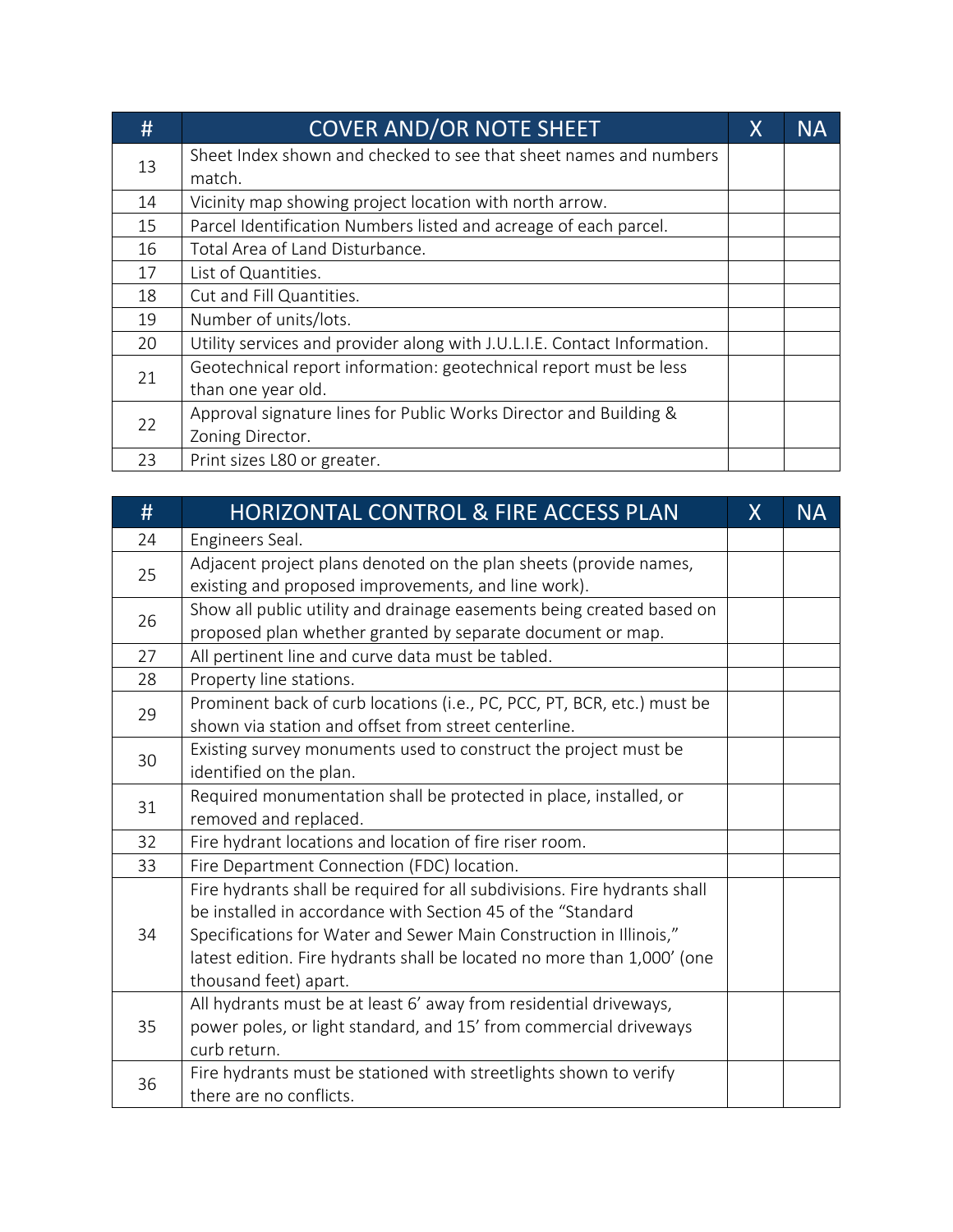| #  | HORIZONTAL CONTROL & FIRE ACCESS PLAN                                                                         | X | <b>NA</b> |
|----|---------------------------------------------------------------------------------------------------------------|---|-----------|
|    | A fire hydrant is required within 400' of each residential property, as                                       |   |           |
| 37 | measured along the street from the hydrant to the property line                                               |   |           |
|    | furthest from the hydrant at a right angle to the street.                                                     |   |           |
| 38 | A minimum of 3' of clear space is required around the entire                                                  |   |           |
|    | circumference of all fire hydrants.                                                                           |   |           |
| 39 | Fire hydrants must be located along fire access lanes, a minimum of 4'                                        |   |           |
|    | and a maximum of 7' from the back of curb.                                                                    |   |           |
|    | When automatic fire sprinkler protection is required, the Fire                                                |   |           |
|    | Department Connection (FDC) shall be located on the address side of                                           |   |           |
| 40 | the building, adjacent to the fire access lane with no obstructions and                                       |   |           |
|    | within 100' of a fire hydrant. Yard type FDCs shall be labeled with the                                       |   |           |
|    | address of the building(s) served.<br>Fire access routes shaded with all radii labeled. Fire routes must meet |   |           |
|    | the following minimum requirements:                                                                           |   |           |
|    | 1. Be a minimum of 24' wide with a minimum inside turning                                                     |   |           |
|    | radius of 28' and outside turning radius of 52'.                                                              |   |           |
|    | 2. Dead-ends must not exceed 150'.                                                                            |   |           |
|    | Be provided to within 150' of all exterior ground floor walls "as<br>3.                                       |   |           |
|    | the hose lays" around obstructions.                                                                           |   |           |
| 41 | 4. Be an all-weather surface capable of supporting the weight of                                              |   |           |
|    | apparatus.                                                                                                    |   |           |
|    | 5. Two means must be provided for groups of 25 or more                                                        |   |           |
|    | residential dwelling units.                                                                                   |   |           |
|    | 6. The grade must not exceed 12%.                                                                             |   |           |
|    | 7. Angels of approach and departure must not exceed 6% for 25'                                                |   |           |
|    | before or after grade change.                                                                                 |   |           |
|    | Call out areas where red-painted curb is required. Signage is required                                        |   |           |
|    | per the following:                                                                                            |   |           |
|    | 1. Signage shall be posted at the two ends and as required to                                                 |   |           |
| 42 | provide maximum separation of 100' between signs.                                                             |   |           |
|    | Signage shall state "No Parking. Fire Lane" A detail of which<br>2.                                           |   |           |
|    | must be included.                                                                                             |   |           |
|    | Denote where gates are planned to cross the fire access lanes. These                                          |   |           |
| 43 | locations must include a note stating, "Gate shall be 24 feet clear                                           |   |           |
|    | opening width, with Knox box on both sides or Knox padlock                                                    |   |           |
|    | accessible from both sides".                                                                                  |   |           |

| #  | <b>UTILITY SHEETS</b>                               |  |
|----|-----------------------------------------------------|--|
| 44 | Engineer's seal.                                    |  |
| 45 | Print sizes L80 or greater.                         |  |
| 46 | Call Before U Dig/Call Before You Overhead note(s). |  |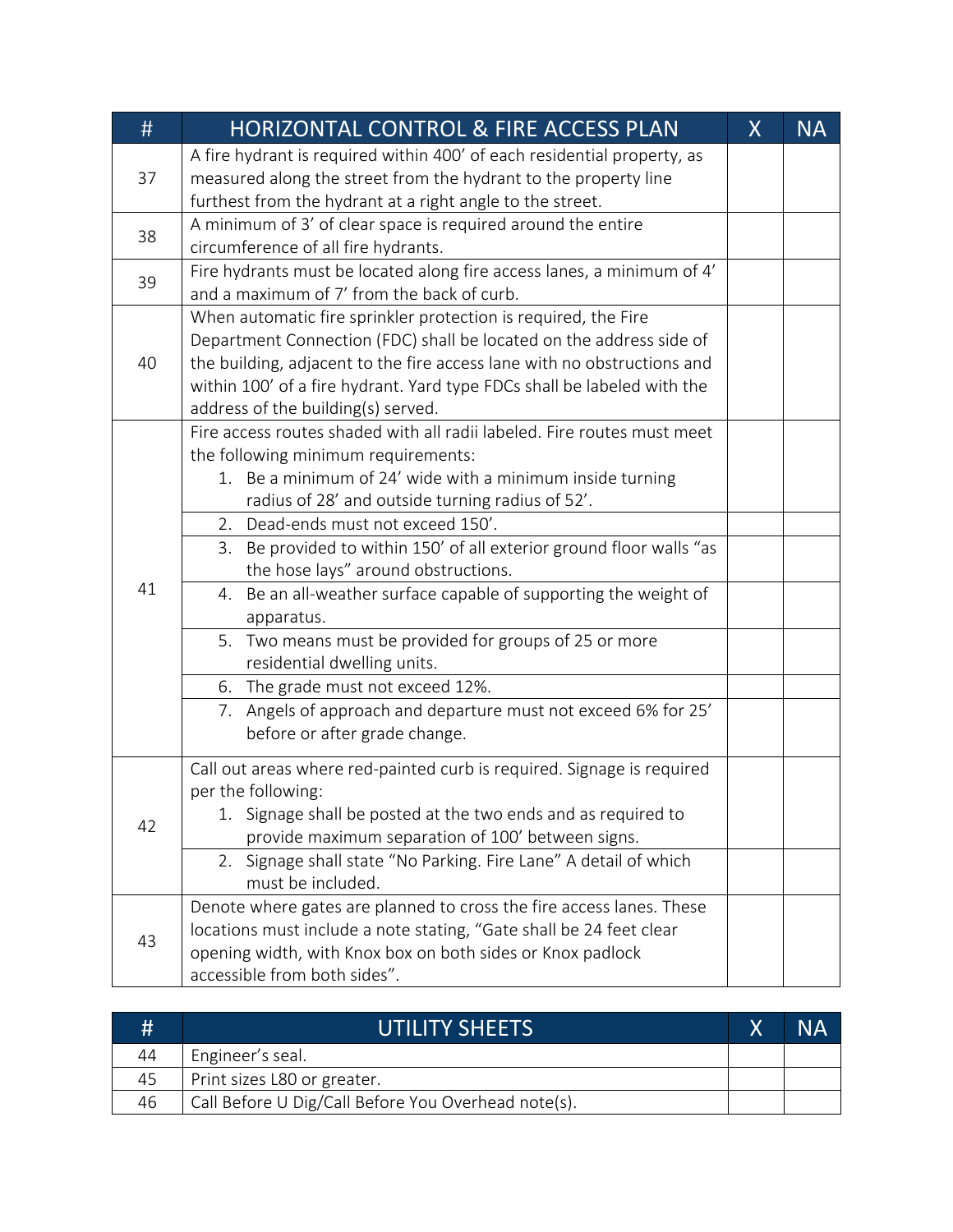| #  | <b>UTILITY SHEETS</b>                                                                                                                         | X | <b>NA</b> |
|----|-----------------------------------------------------------------------------------------------------------------------------------------------|---|-----------|
| 47 | Key Map.                                                                                                                                      |   |           |
| 48 | North arrow (pointing upward or to the right) and bar scale $(1'' = 40')$                                                                     |   |           |
|    | maximum).                                                                                                                                     |   |           |
| 49 | Approved street names and identification as public or private.                                                                                |   |           |
| 50 | Identify IDOT right-of-way.                                                                                                                   |   |           |
| 51 | Street widths.                                                                                                                                |   |           |
| 52 | Driveway locations.                                                                                                                           |   |           |
| 53 | Lot numbers and unit/building numbers where applicable.                                                                                       |   |           |
| 54 | Adjacent project plans denoted on the plan sheets (provide names,                                                                             |   |           |
|    | existing and proposed improvements, and line work).                                                                                           |   |           |
|    | Design of the utilities must follow all requirements set forth by the                                                                         |   |           |
| 55 | Village of Glen Carbon Municipal Code as well as federal and state                                                                            |   |           |
|    | standards.                                                                                                                                    |   |           |
| 56 | Master Utility Plan.                                                                                                                          |   |           |
| 57 | Existing and proposed utility laterals and services.                                                                                          |   |           |
| 58 | All commercial buildings and/or residential units require a separate                                                                          |   |           |
|    | meter.                                                                                                                                        |   |           |
| 59 | Show separated sidewalk, if required.                                                                                                         |   |           |
|    | Look for locations of existing dry utilities facilities (power poles, utility                                                                 |   |           |
| 60 | boxes, transformers, etc.) and make sure they are located behind back<br>of future curb and not within proposed driveways or in conflict with |   |           |
|    | proposed utilities.                                                                                                                           |   |           |
|    | All dry utility easements, appurtenances, lines, and poles must be                                                                            |   |           |
|    | shown. Distribution lines, existing or proposed, shall be placed                                                                              |   |           |
| 61 | underground if impacted by the proposed development of the parcel                                                                             |   |           |
|    | or if the pole impedes upon the proper ADA clearances for sidewalk.                                                                           |   |           |
|    | Under no circumstances will new down guy wires be permitted.                                                                                  |   |           |
|    | Show all existing easements and recorded document information that                                                                            |   |           |
| 62 | created it.                                                                                                                                   |   |           |
|    | Show public utility easements proposed with this project, whether                                                                             |   |           |
| 63 | granted by separate document or map.                                                                                                          |   |           |
| 64 | Show dimension of rights-of-way and common elements.                                                                                          |   |           |
|    | Existing and proposed water and sewer facilities with dimensions,                                                                             |   |           |
| 65 | labels, and identification as public or private with ownership denoted.                                                                       |   |           |
|    | Minimum water and sewer diameter is 8".                                                                                                       |   |           |
| 66 | All water line installations shall include tracer ribbon and locator balls                                                                    |   |           |
|    | as shown on the attached detail.                                                                                                              |   |           |
|    | Water main pipe shall be SDR21PVC or Class 350 ductile iron bell and                                                                          |   |           |
| 67 | spigot joints conforming to ASTM D3139 except at hydrants and                                                                                 |   |           |
|    | fittings.                                                                                                                                     |   |           |
| 68 | Wastewater sewer pipe shall be SDR35PVC conforming to ASTM                                                                                    |   |           |
|    | D3034, with joints conforming to ASTM 3212. Service sewers and                                                                                |   |           |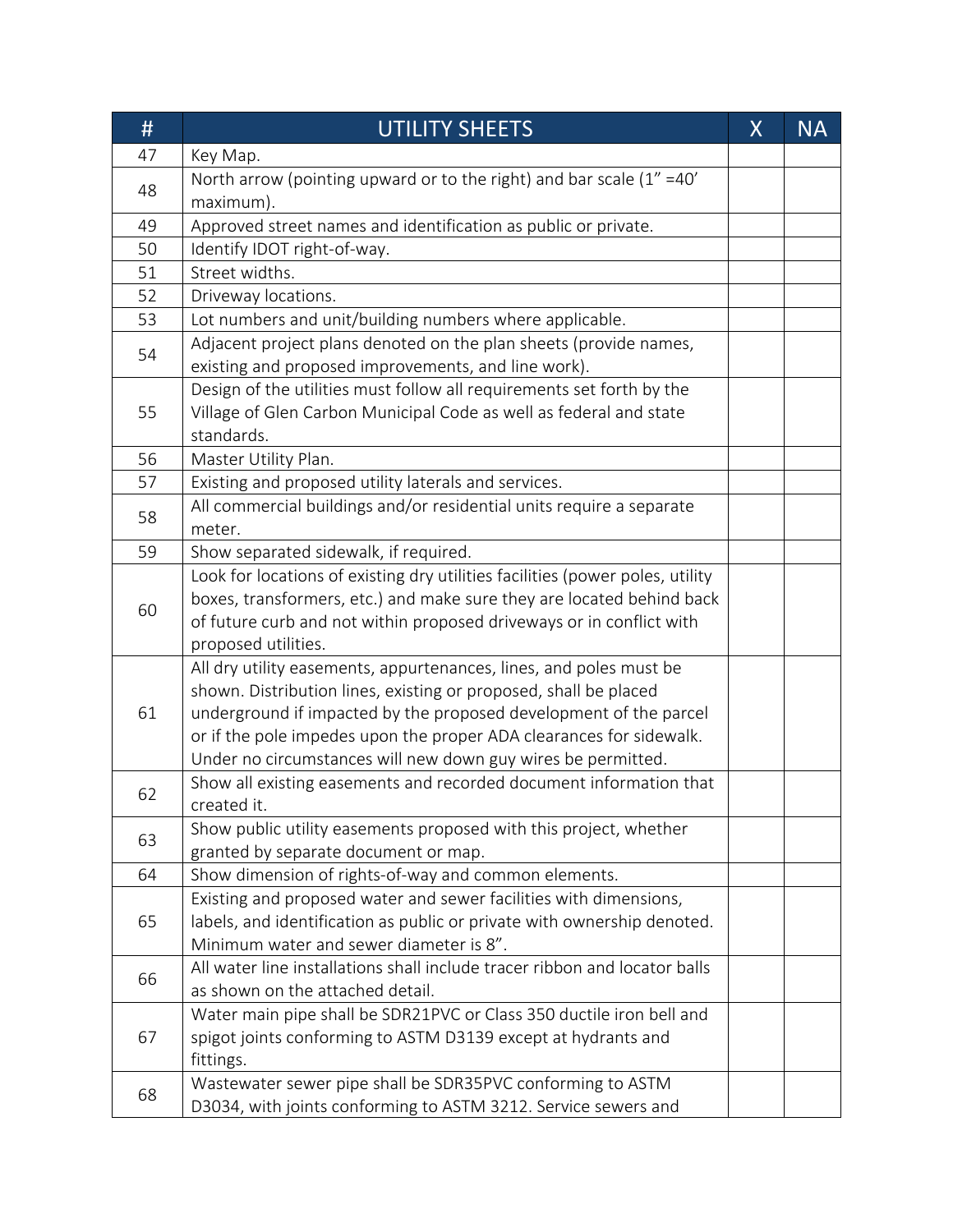| conforming to ASTM 3212.<br>#<br>UTILITY SHEETS<br>$\sf X$<br><b>NA</b><br>All Utility Trenches shall be backfilled with type CA-7 and shall be used<br>at all locations where water and sewer mains and services are<br>69<br>installed for the full depth under areas to be paved and shall extend 3'<br>beyond all paved surfaces.<br>All manholes shall be type A in design and 4' diameter, equipped with<br>A-lock rubber gaskets. Risers and slabs shall be in accordance with<br>ASTM C478. Lifting holes shall be provided in the bases and risers.<br>70<br>Lifting hooks shall be provided in flat slabs. Manhole steps shall be<br>constructed of copolymer polypropylene plastic.<br>All manhole frames and lids shall be either Neenah type R-1916D,<br>Deeter type 1270 series or East Jordan type 1058ZPT. The manhole lid<br>71<br>shall have cast in the center the word "Sanitary Sewer". Mastic sealant<br>shall be applied between the concrete and flange of the frame before<br>the lid bolts are tightened.<br>Minimum slope for all wastewater service laterals shall be one-eighth<br>inch $(^{1}/_{8}$ ") per foot. Sewers installed greater than 10' deep shall have a<br>section of sewer service lateral and a plug installed from a tee location<br>72<br>to an elevation not less than eight feet (8') below finish grade. The<br>service line shall be extended to be 3' above finished grade and<br>capped.<br>Finished Floor Elevations.<br>73<br>Fire flow requirements and building information for each structure<br>per following:<br>Maximum square footage of proposed buildings.<br>1.<br>2. Type of construction.<br>Maximum area separated by 4 hour-rated walls for<br>3.<br>commercial/industrial sites.<br>4. Occupancy group of each building in accordance with the<br>74<br>Building Code.<br>Height of each building.<br>5.<br>Number of stories.<br>6.<br>Whether the buildings have fire sprinklers.<br>7.<br>Resultant fire flow in accordance with fire suppression<br>8.<br>requirements.<br>Allowable fire flow reductions:<br>1. 50% for buildings with fire sprinklers up to two stories.<br>25% for buildings with fire sprinklers three stories or greater in<br>2.<br>75<br>height, high-rises, and buildings stocking high-piled |  | risers shall be SDR35PVC conforming to ASTM D3034, with joints |  |
|-------------------------------------------------------------------------------------------------------------------------------------------------------------------------------------------------------------------------------------------------------------------------------------------------------------------------------------------------------------------------------------------------------------------------------------------------------------------------------------------------------------------------------------------------------------------------------------------------------------------------------------------------------------------------------------------------------------------------------------------------------------------------------------------------------------------------------------------------------------------------------------------------------------------------------------------------------------------------------------------------------------------------------------------------------------------------------------------------------------------------------------------------------------------------------------------------------------------------------------------------------------------------------------------------------------------------------------------------------------------------------------------------------------------------------------------------------------------------------------------------------------------------------------------------------------------------------------------------------------------------------------------------------------------------------------------------------------------------------------------------------------------------------------------------------------------------------------------------------------------------------------------------------------------------------------------------------------------------------------------------------------------------------------------------------------------------------------------------------------------------------------------------------------------------------------------------------------------------------------------------------------------------------------------------|--|----------------------------------------------------------------|--|
|                                                                                                                                                                                                                                                                                                                                                                                                                                                                                                                                                                                                                                                                                                                                                                                                                                                                                                                                                                                                                                                                                                                                                                                                                                                                                                                                                                                                                                                                                                                                                                                                                                                                                                                                                                                                                                                                                                                                                                                                                                                                                                                                                                                                                                                                                                 |  |                                                                |  |
|                                                                                                                                                                                                                                                                                                                                                                                                                                                                                                                                                                                                                                                                                                                                                                                                                                                                                                                                                                                                                                                                                                                                                                                                                                                                                                                                                                                                                                                                                                                                                                                                                                                                                                                                                                                                                                                                                                                                                                                                                                                                                                                                                                                                                                                                                                 |  |                                                                |  |
|                                                                                                                                                                                                                                                                                                                                                                                                                                                                                                                                                                                                                                                                                                                                                                                                                                                                                                                                                                                                                                                                                                                                                                                                                                                                                                                                                                                                                                                                                                                                                                                                                                                                                                                                                                                                                                                                                                                                                                                                                                                                                                                                                                                                                                                                                                 |  |                                                                |  |
|                                                                                                                                                                                                                                                                                                                                                                                                                                                                                                                                                                                                                                                                                                                                                                                                                                                                                                                                                                                                                                                                                                                                                                                                                                                                                                                                                                                                                                                                                                                                                                                                                                                                                                                                                                                                                                                                                                                                                                                                                                                                                                                                                                                                                                                                                                 |  |                                                                |  |
|                                                                                                                                                                                                                                                                                                                                                                                                                                                                                                                                                                                                                                                                                                                                                                                                                                                                                                                                                                                                                                                                                                                                                                                                                                                                                                                                                                                                                                                                                                                                                                                                                                                                                                                                                                                                                                                                                                                                                                                                                                                                                                                                                                                                                                                                                                 |  |                                                                |  |
|                                                                                                                                                                                                                                                                                                                                                                                                                                                                                                                                                                                                                                                                                                                                                                                                                                                                                                                                                                                                                                                                                                                                                                                                                                                                                                                                                                                                                                                                                                                                                                                                                                                                                                                                                                                                                                                                                                                                                                                                                                                                                                                                                                                                                                                                                                 |  |                                                                |  |
|                                                                                                                                                                                                                                                                                                                                                                                                                                                                                                                                                                                                                                                                                                                                                                                                                                                                                                                                                                                                                                                                                                                                                                                                                                                                                                                                                                                                                                                                                                                                                                                                                                                                                                                                                                                                                                                                                                                                                                                                                                                                                                                                                                                                                                                                                                 |  |                                                                |  |
|                                                                                                                                                                                                                                                                                                                                                                                                                                                                                                                                                                                                                                                                                                                                                                                                                                                                                                                                                                                                                                                                                                                                                                                                                                                                                                                                                                                                                                                                                                                                                                                                                                                                                                                                                                                                                                                                                                                                                                                                                                                                                                                                                                                                                                                                                                 |  |                                                                |  |
|                                                                                                                                                                                                                                                                                                                                                                                                                                                                                                                                                                                                                                                                                                                                                                                                                                                                                                                                                                                                                                                                                                                                                                                                                                                                                                                                                                                                                                                                                                                                                                                                                                                                                                                                                                                                                                                                                                                                                                                                                                                                                                                                                                                                                                                                                                 |  |                                                                |  |
|                                                                                                                                                                                                                                                                                                                                                                                                                                                                                                                                                                                                                                                                                                                                                                                                                                                                                                                                                                                                                                                                                                                                                                                                                                                                                                                                                                                                                                                                                                                                                                                                                                                                                                                                                                                                                                                                                                                                                                                                                                                                                                                                                                                                                                                                                                 |  |                                                                |  |
|                                                                                                                                                                                                                                                                                                                                                                                                                                                                                                                                                                                                                                                                                                                                                                                                                                                                                                                                                                                                                                                                                                                                                                                                                                                                                                                                                                                                                                                                                                                                                                                                                                                                                                                                                                                                                                                                                                                                                                                                                                                                                                                                                                                                                                                                                                 |  |                                                                |  |
|                                                                                                                                                                                                                                                                                                                                                                                                                                                                                                                                                                                                                                                                                                                                                                                                                                                                                                                                                                                                                                                                                                                                                                                                                                                                                                                                                                                                                                                                                                                                                                                                                                                                                                                                                                                                                                                                                                                                                                                                                                                                                                                                                                                                                                                                                                 |  |                                                                |  |
|                                                                                                                                                                                                                                                                                                                                                                                                                                                                                                                                                                                                                                                                                                                                                                                                                                                                                                                                                                                                                                                                                                                                                                                                                                                                                                                                                                                                                                                                                                                                                                                                                                                                                                                                                                                                                                                                                                                                                                                                                                                                                                                                                                                                                                                                                                 |  |                                                                |  |
|                                                                                                                                                                                                                                                                                                                                                                                                                                                                                                                                                                                                                                                                                                                                                                                                                                                                                                                                                                                                                                                                                                                                                                                                                                                                                                                                                                                                                                                                                                                                                                                                                                                                                                                                                                                                                                                                                                                                                                                                                                                                                                                                                                                                                                                                                                 |  |                                                                |  |
|                                                                                                                                                                                                                                                                                                                                                                                                                                                                                                                                                                                                                                                                                                                                                                                                                                                                                                                                                                                                                                                                                                                                                                                                                                                                                                                                                                                                                                                                                                                                                                                                                                                                                                                                                                                                                                                                                                                                                                                                                                                                                                                                                                                                                                                                                                 |  |                                                                |  |
|                                                                                                                                                                                                                                                                                                                                                                                                                                                                                                                                                                                                                                                                                                                                                                                                                                                                                                                                                                                                                                                                                                                                                                                                                                                                                                                                                                                                                                                                                                                                                                                                                                                                                                                                                                                                                                                                                                                                                                                                                                                                                                                                                                                                                                                                                                 |  |                                                                |  |
|                                                                                                                                                                                                                                                                                                                                                                                                                                                                                                                                                                                                                                                                                                                                                                                                                                                                                                                                                                                                                                                                                                                                                                                                                                                                                                                                                                                                                                                                                                                                                                                                                                                                                                                                                                                                                                                                                                                                                                                                                                                                                                                                                                                                                                                                                                 |  |                                                                |  |
|                                                                                                                                                                                                                                                                                                                                                                                                                                                                                                                                                                                                                                                                                                                                                                                                                                                                                                                                                                                                                                                                                                                                                                                                                                                                                                                                                                                                                                                                                                                                                                                                                                                                                                                                                                                                                                                                                                                                                                                                                                                                                                                                                                                                                                                                                                 |  |                                                                |  |
|                                                                                                                                                                                                                                                                                                                                                                                                                                                                                                                                                                                                                                                                                                                                                                                                                                                                                                                                                                                                                                                                                                                                                                                                                                                                                                                                                                                                                                                                                                                                                                                                                                                                                                                                                                                                                                                                                                                                                                                                                                                                                                                                                                                                                                                                                                 |  |                                                                |  |
|                                                                                                                                                                                                                                                                                                                                                                                                                                                                                                                                                                                                                                                                                                                                                                                                                                                                                                                                                                                                                                                                                                                                                                                                                                                                                                                                                                                                                                                                                                                                                                                                                                                                                                                                                                                                                                                                                                                                                                                                                                                                                                                                                                                                                                                                                                 |  |                                                                |  |
|                                                                                                                                                                                                                                                                                                                                                                                                                                                                                                                                                                                                                                                                                                                                                                                                                                                                                                                                                                                                                                                                                                                                                                                                                                                                                                                                                                                                                                                                                                                                                                                                                                                                                                                                                                                                                                                                                                                                                                                                                                                                                                                                                                                                                                                                                                 |  |                                                                |  |
|                                                                                                                                                                                                                                                                                                                                                                                                                                                                                                                                                                                                                                                                                                                                                                                                                                                                                                                                                                                                                                                                                                                                                                                                                                                                                                                                                                                                                                                                                                                                                                                                                                                                                                                                                                                                                                                                                                                                                                                                                                                                                                                                                                                                                                                                                                 |  |                                                                |  |
|                                                                                                                                                                                                                                                                                                                                                                                                                                                                                                                                                                                                                                                                                                                                                                                                                                                                                                                                                                                                                                                                                                                                                                                                                                                                                                                                                                                                                                                                                                                                                                                                                                                                                                                                                                                                                                                                                                                                                                                                                                                                                                                                                                                                                                                                                                 |  |                                                                |  |
| hazardous materials in excess of exempt amounts.                                                                                                                                                                                                                                                                                                                                                                                                                                                                                                                                                                                                                                                                                                                                                                                                                                                                                                                                                                                                                                                                                                                                                                                                                                                                                                                                                                                                                                                                                                                                                                                                                                                                                                                                                                                                                                                                                                                                                                                                                                                                                                                                                                                                                                                |  | combustibles and/or flammable/combustible liquids or           |  |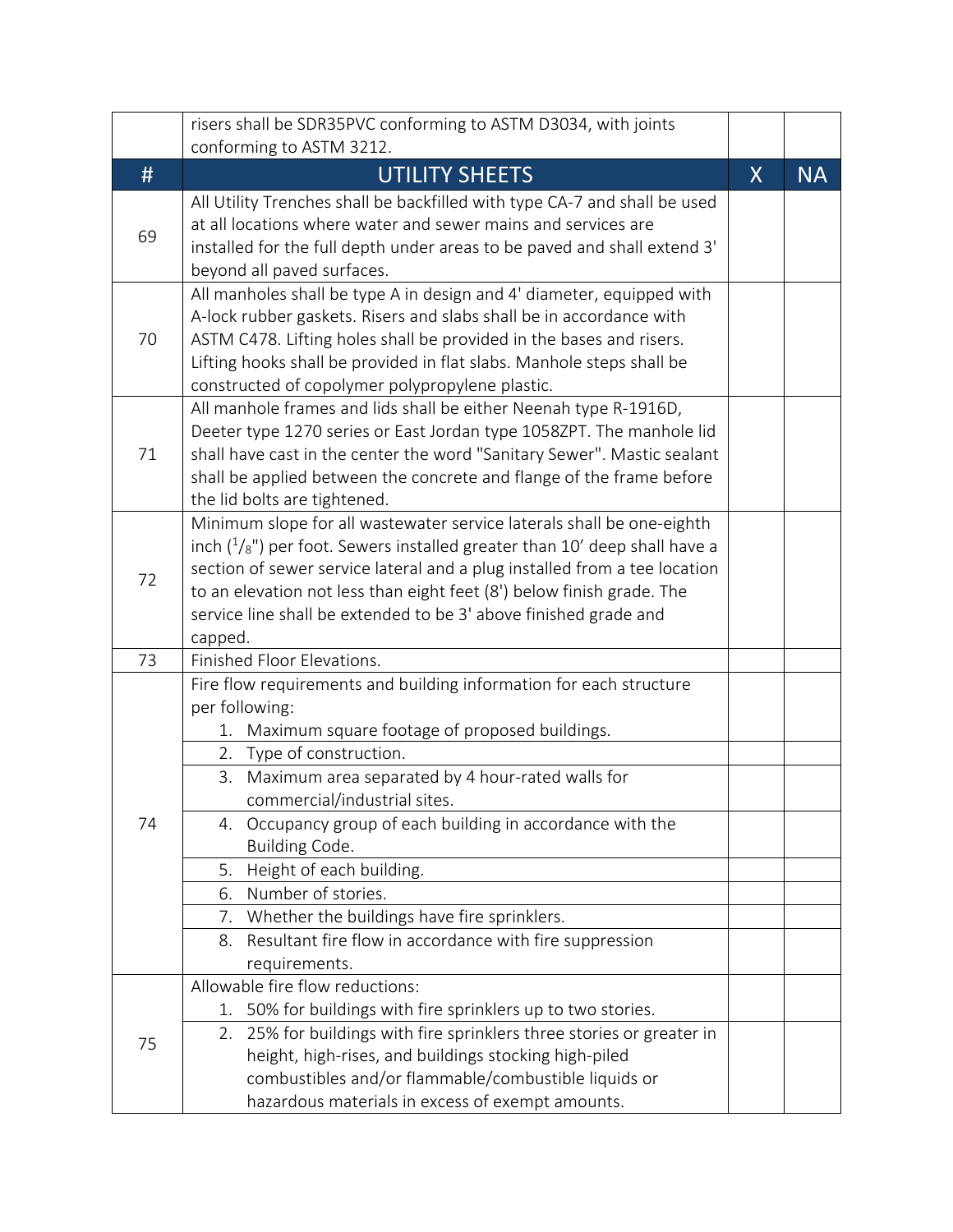|    | 3. Minimum required fire flow for commercial/industrial building<br>is 1500 gallons per minute at 20 psi.                                                                                                                                                                                                                                                                                                                                 |                |           |
|----|-------------------------------------------------------------------------------------------------------------------------------------------------------------------------------------------------------------------------------------------------------------------------------------------------------------------------------------------------------------------------------------------------------------------------------------------|----------------|-----------|
|    | For industrial/commercial buildings, separating the building<br>4.<br>into fire areas using 4 hour-rated walls with no openings and a<br>30" parapet is allowed. The location of the walls must be<br>shown on the plans.                                                                                                                                                                                                                 |                |           |
| #  | <b>UTILITY SHEETS</b>                                                                                                                                                                                                                                                                                                                                                                                                                     | $\overline{X}$ | <b>NA</b> |
| 76 | The following structures must have fire sprinklers:<br>1. Buildings with an area of 5,000 square feet or greater.<br>2. All R-1 and R-2 Occupancy per the Building Code, regardless of<br>size.                                                                                                                                                                                                                                           |                |           |
|    | 3. All Group S Occupancy per the Building Code, regardless of<br>size.                                                                                                                                                                                                                                                                                                                                                                    |                |           |
| 77 | When fire sprinklers are required for an R-3 Occupancy per the<br>Building Code and the supply is by a combined domestic and fire<br>water service, a minimum 1" meter shall be installed.                                                                                                                                                                                                                                                |                |           |
| 78 | A 1-hour rated fire sprinkler room with exterior door is required<br>unless a yard type or wall mounted Post Indicator Valve (PIV) is<br>provided for sprinkler valve control.                                                                                                                                                                                                                                                            |                |           |
| 79 | Location of all fire hydrants.                                                                                                                                                                                                                                                                                                                                                                                                            |                |           |
| 80 | Where more than one building is protected by a common fire<br>protection water supply and where more than one building on that<br>water supply requires a fire pump to achieve the minimum pressure<br>requirements for a sprinkler system, a minimum of two fire pumps<br>shall be installed to supply the private fire protection loop. Each fire<br>pump shall be provided with its own individual tie-in to the city water<br>supply. |                |           |
| 81 | Fire Department Connection supply piping shall be rated for at least<br>200 psi.                                                                                                                                                                                                                                                                                                                                                          |                |           |
| 82 | Sectional valves must be provided on the underground piping so that<br>no more than two fire hydrants are out of service due to a break in<br>the water supply pipe.                                                                                                                                                                                                                                                                      |                |           |
| 83 | Two sources of water supply are required for every group of four or<br>more fire hydrants and/or sprinkler underground lead-ins.                                                                                                                                                                                                                                                                                                          |                |           |

| #  | <b>TRAFFIC (MUST BE SEPARATE SHEET)</b>                                                    | Χ | NΑ |
|----|--------------------------------------------------------------------------------------------|---|----|
| 84 | Engineer's seal.                                                                           |   |    |
| 85 | North arrow (pointing upward or to the right) and bar scale $(1'' = 40'$<br>maximum).      |   |    |
| 86 | Full compliance with ALL requirements set forth in the Traffic Study<br>Acceptance Letter. |   |    |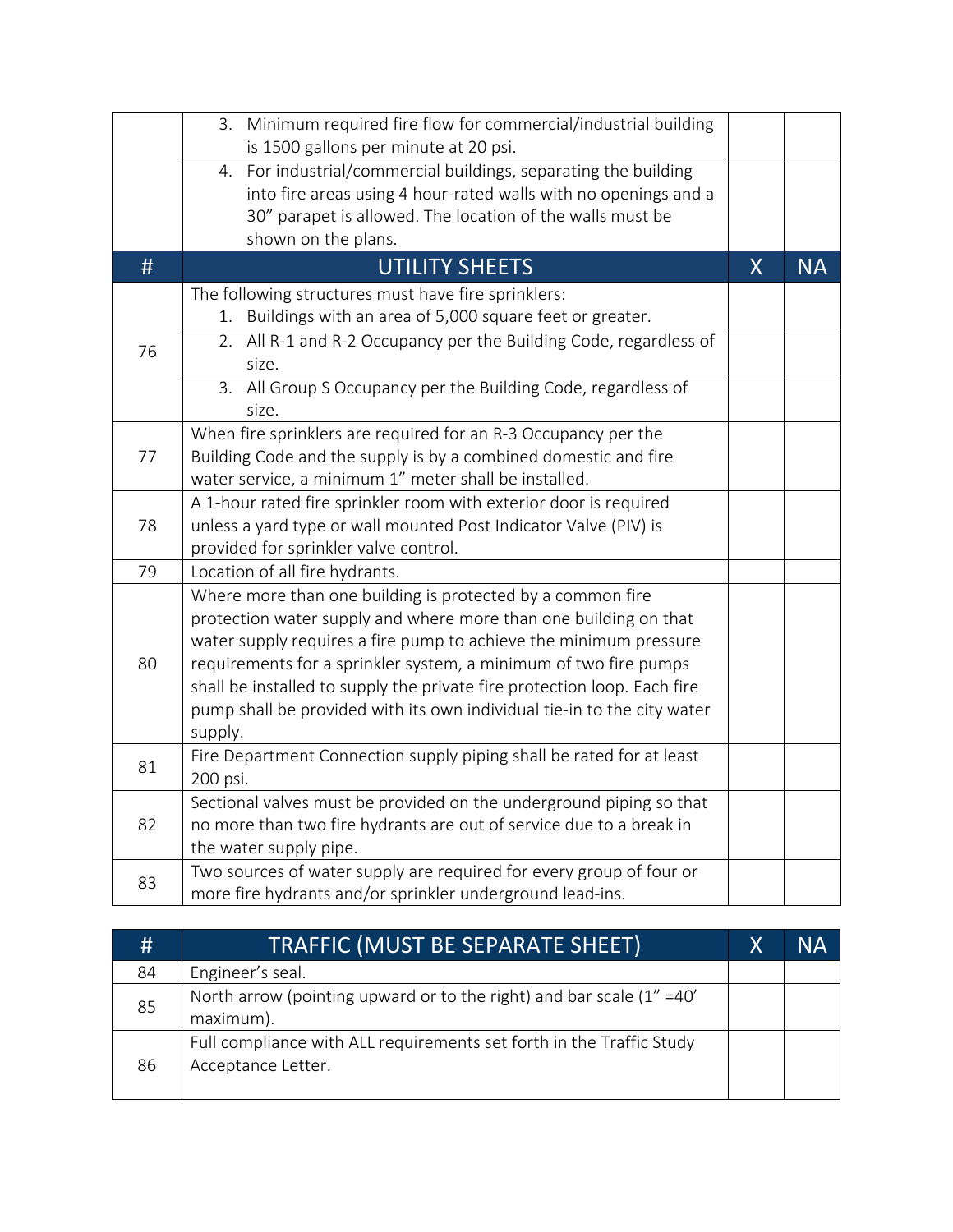| #   | TRAFFIC (MUST BE SEPARATE SHEET)                                       | $\sf X$ | <b>NA</b> |
|-----|------------------------------------------------------------------------|---------|-----------|
| 87  | Adjacent project plans denoted on the plan sheets (provide names,      |         |           |
|     | existing and proposed improvements, and line work.                     |         |           |
| 88  | Legend correctly shown to match plans (can be on cover, note, or       |         |           |
|     | detail sheet).                                                         |         |           |
| 89  | Construction notes must call out the appropriate IDOT standards.       |         |           |
| 90  | Show traffic control and improvements a minimum of 500' in each        |         |           |
|     | direction, including existing driveways on both side of the roadway.   |         |           |
| 91  | Approved street names and identification as public or private.         |         |           |
| 92  | Denote all IDOT right-of-way.                                          |         |           |
| 93  | Street widths.                                                         |         |           |
| 94  | Show existing utility poles. Distribution poles may NOT be replaced if |         |           |
|     | impacted by the development. Lines must be placed underground.         |         |           |
| 95  | Show separated sidewalk, where required.                               |         |           |
| 96  | ADA standard sidewalk ramps.                                           |         |           |
| 97  | Minimum 5-ft wide unobstructed sidewalk (Residential)                  |         |           |
|     | Minimum 6-ft wide unobstructed sidewalk (Commercial)                   |         |           |
| 98  | Show dimension of rights-of-way and common elements.                   |         |           |
| 99  | Minimum right-of-way clearly depicted at intersections.                |         |           |
| 100 | Show existing and proposed signs. Call out the type, street station,   |         |           |
|     | and offset distance.                                                   |         |           |
| 101 | Speed limit (R2-1) 18"x24". Subdivisions posted at 25 MPH at all       |         |           |
|     | entrances.                                                             |         |           |
|     | STOP signs (R1-1) at all commercial driveways. Less than 80' ROW R1-   |         |           |
| 102 | 1 to be 30". Greater than or equal to 80' ROW R1-1 to be 36." 4-way    |         |           |
|     | stop not allowed without engineering study.                            |         |           |
| 103 | Street name signs (D3) approaching 80' or greater ROW to be 12" tall   |         |           |
|     | otherwise, 9" tall.                                                    |         |           |
| 104 | NO OUTLET signs (W14-2a) install two back-to-back on R1-1/D3           |         |           |
|     | assembly with arrows pointing toward no outlet.                        |         |           |
| 105 | Valley gutters not permitted across 80' or greater ROW.                |         |           |
|     | End of road slopes 6:1 max if traversable, if not, provide Type III    |         |           |
| 106 | barricade with two R11-2 ROAD CLOSED signs. Use advance warning        |         |           |
|     | signs: DEAD END (W14-1) or PAVEMENT ENDS (W8-3).                       |         |           |
|     | Parallel slopes and roadside embankments must conform to AASHTO        |         |           |
| 107 | Roadside Design Guide, latest edition. NOTE: Drainage Study            |         |           |
|     | requirements DO NOT supersede AASHTO requirements. Vertical            |         |           |
|     | curves required for grade breaks greater than or equal to 1%.          |         |           |
| 108 | Centerline intersection stationing.                                    |         |           |
| 109 | Existing and proposed street light stationing.                         |         |           |
| 110 | Streetlights shall be LED and housed in an ornamental fixture of the   |         |           |
|     | type approved by the Planning & Zoning Commission.                     |         |           |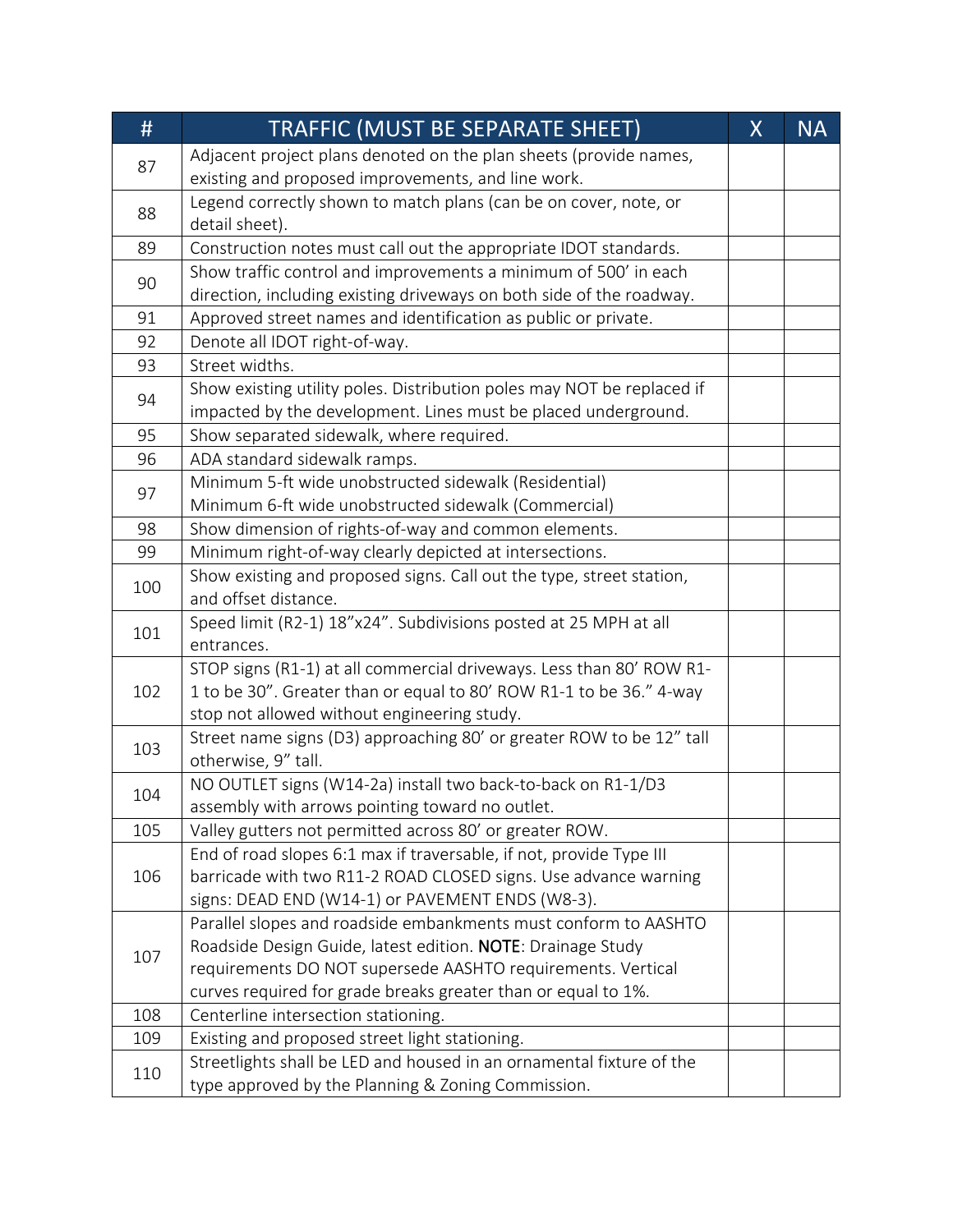| #   | <b>TRAFFIC (MUST BE SEPARATE SHEET)</b>                                   | $\sf X$ | <b>NA</b> |
|-----|---------------------------------------------------------------------------|---------|-----------|
|     | Residential streetlights shall be located at each intersection of two     |         |           |
| 111 | streets (or alleys) at the end of each cul-de-sac, at intervals of        |         |           |
|     | approximately 400' of street frontage.                                    |         |           |
|     | Multi-family dwelling subdivisions lighting shall be provided within      |         |           |
| 112 | parking areas at a minimum rate of one light per twenty-five parking      |         |           |
|     | spaces or any fraction thereof.                                           |         |           |
| 113 | Streetlights must be 1' from the BCR at intersections. Streetlights shall |         |           |
|     | be a minimum of 6' from the BCR at driveways.                             |         |           |
| 114 | Streetlights to be a minimum of 3' from drop inlets.                      |         |           |
| 115 | The lighting intensity of each streetlight shall be equivalent, at        |         |           |
|     | minimum, to 2' candles measured at ground level.                          |         |           |
| 116 | Each streetlight standard (post) shall be at least 14' high.              |         |           |
| 117 | All street lighting shall be serviced with underground conduit and        |         |           |
|     | wiring. No overhead wiring in new subdivisions will be permitted.         |         |           |
| 118 | If trenching near a signalized intersection is proposed, the plan must    |         |           |
|     | show existing conduit and loop detectors, if applicable.                  |         |           |
| 119 | Drive aisle labeled with a minimum width of 24'.                          |         |           |
| 120 | Sight distance triangles with dimensions.                                 |         |           |
|     | Commercial developments fronting 80' and greater ROW driveway             |         |           |
| 121 | widths must be a minimum of 32' wide, lip to lip, with curb return        |         |           |
|     | radii of 25' ingress and 15' egress.                                      |         |           |
|     | Commercial developments fronting less than 80' ROW driveway               |         |           |
| 122 | widths must be a minimum of 28' wide, lip to lip, with curb return        |         |           |
|     | radii of 25' ingress and 15' egress.                                      |         |           |
| 123 | Gated entrances must be set back a minimum of 50' from the lip of         |         |           |
|     | gutter to the call box with 48' radius turn-around.                       |         |           |
|     | Existing and proposed pavement markings (including bike routes)           |         |           |
| 124 | need to match existing pavement markings, including approaching           |         |           |
|     | legs of intersections.                                                    |         |           |
|     | Developments which abut or straddle an existing or proposed bike          |         |           |
|     | path, as indicated in the bike trail plan section of the transportation   |         |           |
| 125 | element of the Village Comprehensive Plan, shall provide one or more      |         |           |
|     | bike path accessways to connect to residential and/or commercial          |         |           |
|     | developments.                                                             |         |           |
| 126 | For residential developments, the layout and number of such bike          |         |           |
|     | path accessways shall be designed to provide all residents of a given     |         |           |
|     | subdivision access to the bike trail via internal street network of the   |         |           |
|     | subdivision.                                                              |         |           |
|     | Each bike path accessway shall consist of a minimum right-of-way          |         |           |
| 127 | width of 30', extending from the existing/proposed bike path to one       |         |           |
|     | or more residential streets within the subdivision. The respective bike   |         |           |
|     | path accessways shall be dedicated to the Village.                        |         |           |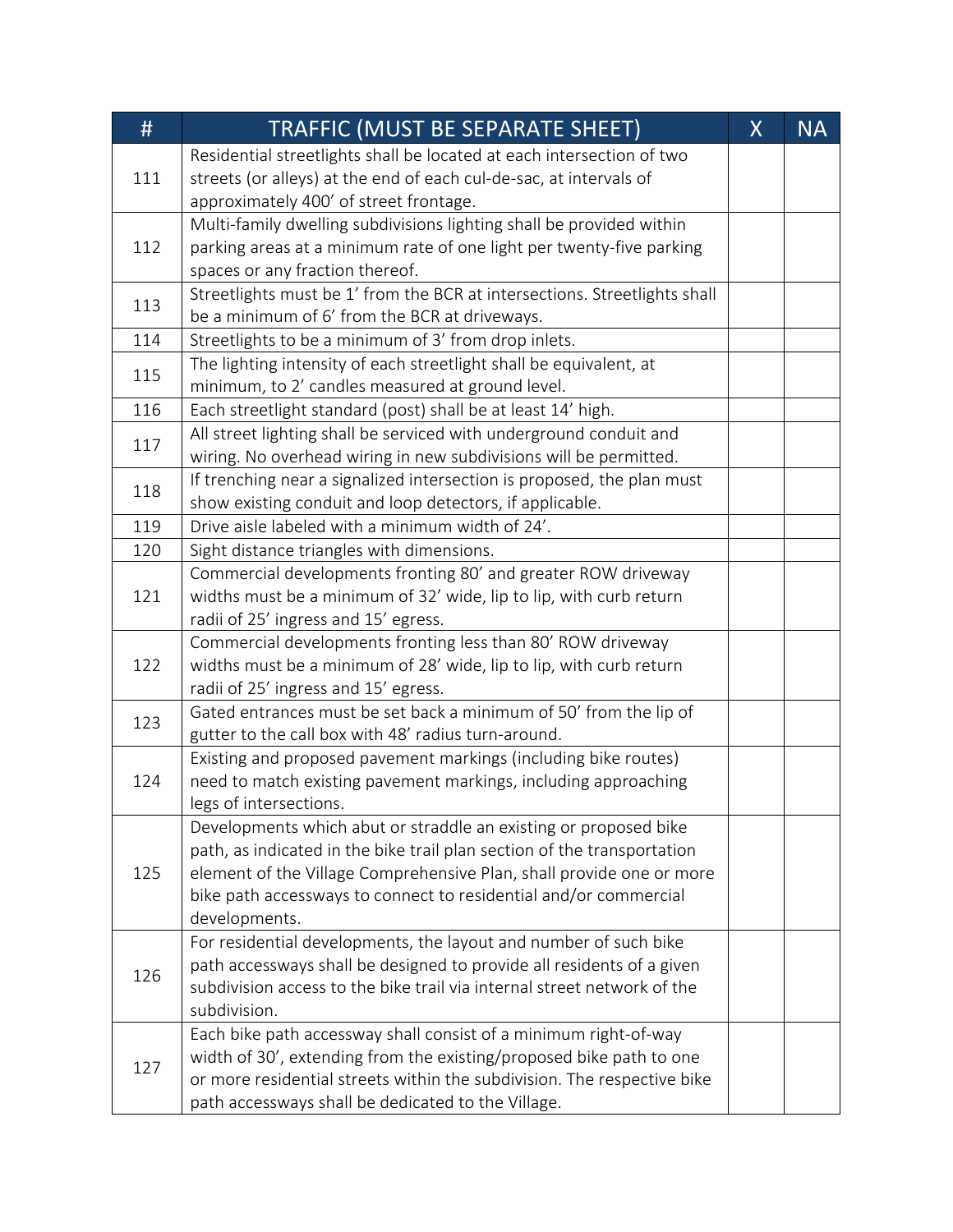| #   | TRAFFIC (MUST BE A SEPARATE SHEET)                                       | $\mathsf{X}$ | <b>NA</b> |
|-----|--------------------------------------------------------------------------|--------------|-----------|
| 128 | Each bike path accessway shall be laid out to intersect as nearly as     |              |           |
|     | possible at right angles with the connecting street and the main bike    |              |           |
|     | path adjacent to the subdivision. Said subdivision street connection     |              |           |
|     | shall not be placed within 100' of a street intersection. Any bike path  |              |           |
|     | accessway intersecting at a street subdivision cul-de-sac shall have a   |              |           |
|     | centerline radial from the center of the cul-de-sac. Adequate            |              |           |
|     | sightlines shall be provided at all bike path accessway intersections.   |              |           |
|     | The grades of bike path accessways shall conform as closely as           |              |           |
|     | possible to the natural topography, and in no case shall the pavement    |              |           |
|     | structure exceed a maximum grade of 10%. Pavement grades shall be        |              |           |
|     | limited to a maximum of three percent 3% within 10' of any bike path     |              |           |
| 129 | accessway intersection. Cross slopes of bike path accessway              |              |           |
|     | pavements shall be designed with a 2% slope to provide proper            |              |           |
|     | drainage and biking surfaces. The earth shoulders of a bike path         |              |           |
|     | accessway shall not exceed a 3:1 slope. The developer shall plant        |              |           |
|     | these earth shoulders in perennial grasses to ensure proper control of   |              |           |
|     | soil erosion and sedimentation runoff.                                   |              |           |
|     | Bike path accessways shall be improved with a ten foot (10') wide        |              |           |
| 130 | bituminous and/or Portland cement concrete that meets IDOT design        |              |           |
|     | standards. The developer shall also provide required bike path           |              |           |
|     | accessway signage required based on Village specifications.              |              |           |
| 131 | Street section must conform to VGCMC Title 11-5-3.C Table 5-1 and        |              |           |
|     | Table 5-2.                                                               |              |           |
| 132 | Crosswalk per IDOT.                                                      |              |           |
| 133 | Property access per Title 10 Chapter 13.                                 |              |           |
|     | At intersections, the centerlines of streets which are not in alignment  |              |           |
| 134 | shall be offset at least 200', as measured from centerline to            |              |           |
|     | centerline, or as required by the Director of Public Works, or designee. |              |           |
| 135 | Intersection of major streets shall be at least 800' apart.              |              |           |
| 136 | Master street lighting for master plan/multi-phase projects.             |              |           |
| 137 | If applicable, add note "IDOT Encroachment Permit required for all       |              |           |
|     | work done within state right-of-way".                                    |              |           |
|     | Look for locations of existing dry utility facilities and make sure that |              |           |
| 138 | they are located behind back of future curb and not within proposed      |              |           |
|     | driveways.                                                               |              |           |
|     | Table/List of public and private traffic quantities (must match Bond &   |              |           |
| 139 | Fee Estimate).                                                           |              |           |
| 140 | Print sizes L80 or greater.                                              |              |           |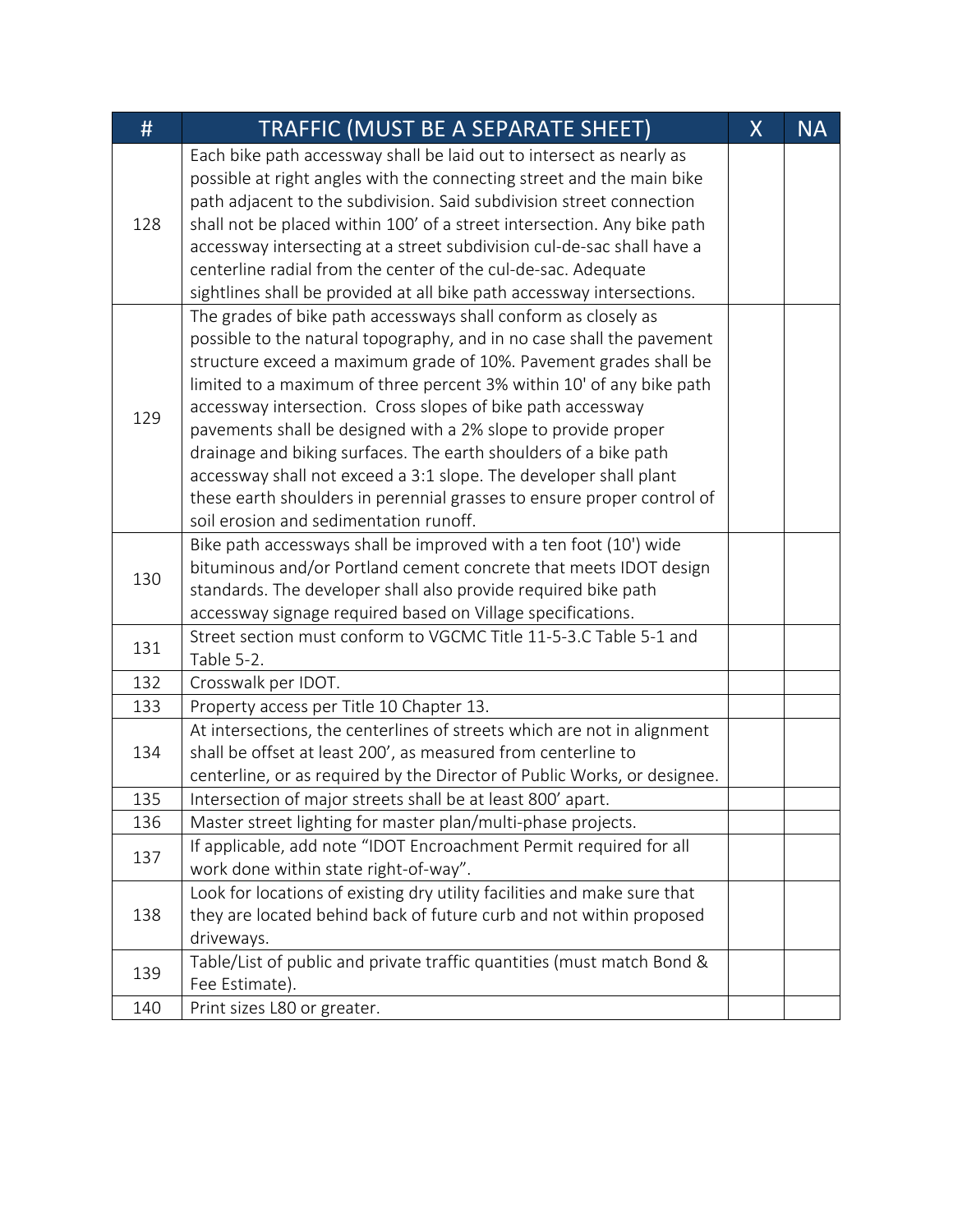| #   | <b>PLAN &amp; PROFILE SHEETS</b>                                         | $\sf X$ | <b>NA</b> |
|-----|--------------------------------------------------------------------------|---------|-----------|
|     | North arrow (pointing upward or to the right) and bar scale $(1'' = 40'$ |         |           |
| 141 | maximum).                                                                |         |           |
| 142 | Engineer's seal in accordance with NRS 625 and NAC 625.                  |         |           |
| 143 | Adjacent project plans denoted on the plan sheets (provide names,        |         |           |
|     | existing and proposed improvements, and line work).                      |         |           |
| 144 | Approved street names and identification as public or private.           |         |           |
| 145 | Denote IDOT right-of-way.                                                |         |           |
| 146 | Intersection design shown for all four quadrants.                        |         |           |
| 147 | Plan view above profile.                                                 |         |           |
| 148 | Line and curve data for the segment shown on the plan view.              |         |           |
| 149 | JULIE note.                                                              |         |           |
| 150 | Benchmark.                                                               |         |           |
| 151 | Rights-of-way and sidewalks labeled, and dimensions provided.            |         |           |
|     | Where matching into existing streets, a minimum of 200' of the           |         |           |
| 152 | existing street must be shown on the plan view and profile. Where        |         |           |
|     | vertical curves exist or longer transitions per MUTCD are required the   |         |           |
|     | plan and profile of the street shall be extended.                        |         |           |
| 153 | Centerline street stationing at 50' intervals and at PC/PT, grade        |         |           |
|     | breaks, etc.                                                             |         |           |
| 154 | At centerline street intersections provide station equation.             |         |           |
| 155 | Existing ground in profile shown and labeled.                            |         |           |
| 156 | Limits of scarping and existing contours (extend the contours a          |         |           |
|     | minimum of 100' beyond project limits) shown on the plan view.           |         |           |
| 157 | Proposed profile shown and labeled as Finished Grade (FG) or Top of      |         |           |
|     | Curb (TC).                                                               |         |           |
|     | Street slopes labeled (0.4% minimum), if 0.4% cannot be provided         |         |           |
| 158 | because of existing conditions, drop inlets every 100' and storm drain   |         |           |
|     | will need to be provided.                                                |         |           |
|     | Utility crossings shown and checked to meet location, separation, and    |         |           |
| 159 | cover requirements. Provide invert elevation and top of pipe for all     |         |           |
|     | proposed crossings.                                                      |         |           |
| 160 | Sewer pipe size, length, and material labeled.                           |         |           |
| 161 | Sewer slopes labeled.                                                    |         |           |
| 162 | Sewer connection to existing labeled.                                    |         |           |
| 163 | All underground utility separation dimensions will be shown on both      |         |           |
|     | the plan and profile sheets.                                             |         |           |
| 164 | New water mains 8" and larger.                                           |         |           |
| 165 | Depict computed lengths of mechanical restrained joint calculations      |         |           |
|     | on profile.                                                              |         |           |
| 166 | Existing water and sanitary sewer.                                       |         |           |
|     |                                                                          |         |           |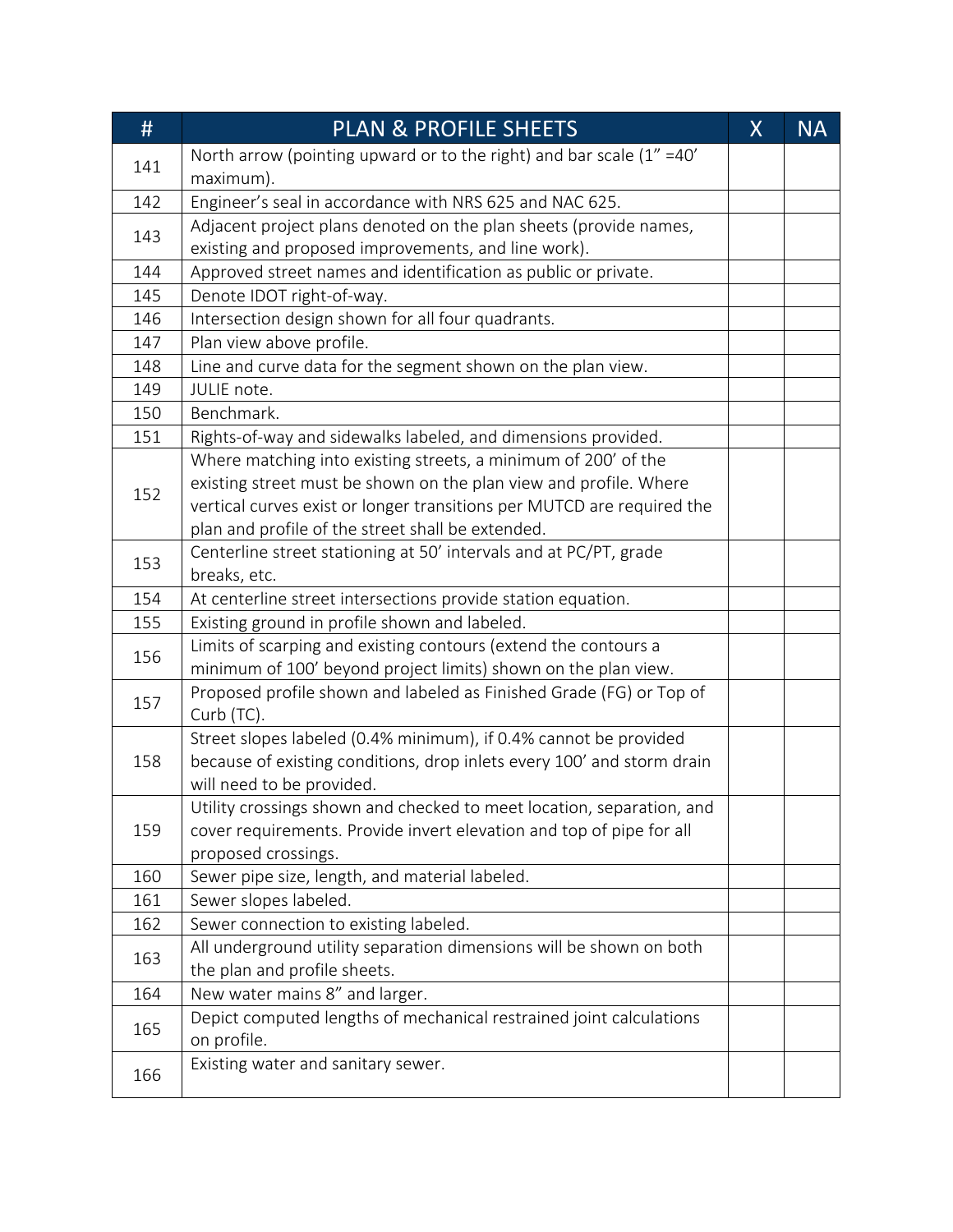| #   | <b>PLAN &amp; PROFILE SHEETS</b>                                                                                                                                                                                                                                                         | $\sf X$ | <b>NA</b> |
|-----|------------------------------------------------------------------------------------------------------------------------------------------------------------------------------------------------------------------------------------------------------------------------------------------|---------|-----------|
| 167 | Manhole number, station, rim, and inverts labeled (minimum 0.2'<br>drop checked for sanitary sewer).                                                                                                                                                                                     |         |           |
| 168 | Roadway underdrains shall be required where a soils report states this<br>is needed, and their installation shall be performed by the applicant<br>and as directed by the Village or its duly authorized agent to protect<br>the stability of the roadway.                               |         |           |
| 169 | Storm drain shown with type, size, length, Hydraulic Grade Line (HGL),<br>and slope.                                                                                                                                                                                                     |         |           |
| 170 | All storm drain laterals shall be profiled.                                                                                                                                                                                                                                              |         |           |
| 171 | Saw cuts of existing roadways labeled.                                                                                                                                                                                                                                                   |         |           |
| 172 | 2% maximum cross slope.                                                                                                                                                                                                                                                                  |         |           |
| 173 | Sidewalk ramps per IDOT Standard 424001-11, or latest revision.                                                                                                                                                                                                                          |         |           |
| 174 | Adjacent existing or future conditions (verify they are shown<br>accurately by cross-checking with plans).                                                                                                                                                                               |         |           |
| 175 | Vertical curves shown and labeled, where needed.                                                                                                                                                                                                                                         |         |           |
| 176 | Cul-de-sacs checked for a minimum 1% slope from HP to all adjacent<br>edge of AC at lip of gutter locations.                                                                                                                                                                             |         |           |
| 177 | Crown transition shown and stationed.                                                                                                                                                                                                                                                    |         |           |
| 178 | Intersection grading checked (1% in gutter from midpoint of BCR).                                                                                                                                                                                                                        |         |           |
| 179 | Top of Curbs (TC), Flow Lines (FL), High Points (HP), and Finished<br>Grades (FG).                                                                                                                                                                                                       |         |           |
| 180 | Suitable head wall or precast end sections shall be provided at the<br>open end of any pipe. Culverts under streets shall have a minimum<br>cover of 30" and shall be extended to a minimum of 10' from the edge<br>of pavement, unless otherwise approved by the Public Works Director. |         |           |
| 181 | Look for locations of existing dry utility facilities and make sure they<br>are located behind back of future curb and not within proposed<br>driveways.                                                                                                                                 |         |           |
| 182 | Print sizes L80 or greater.                                                                                                                                                                                                                                                              |         |           |

| #   | <b>GRADING PLANS</b>                                                      | X | <b>NA</b> |
|-----|---------------------------------------------------------------------------|---|-----------|
| 183 | Engineer's seal in accordance with NRS 625 and NAC 625.                   |   |           |
| 184 | Benchmark.                                                                |   |           |
| 185 | JULIE note.                                                               |   |           |
| 186 | Geotechnical report number, engineer, and date. Verify the report is      |   |           |
|     | less than one year old.                                                   |   |           |
| 187 | Legend correctly shown to match plans.                                    |   |           |
| 188 | North arrow (pointing upward or to the right) and bar scale $(1'' = 40')$ |   |           |
|     | maximum).                                                                 |   |           |
| 189 | Full compliance with ALL requirements set forth in the Traffic and        |   |           |
|     | Drainage Study Acceptance Letters.                                        |   |           |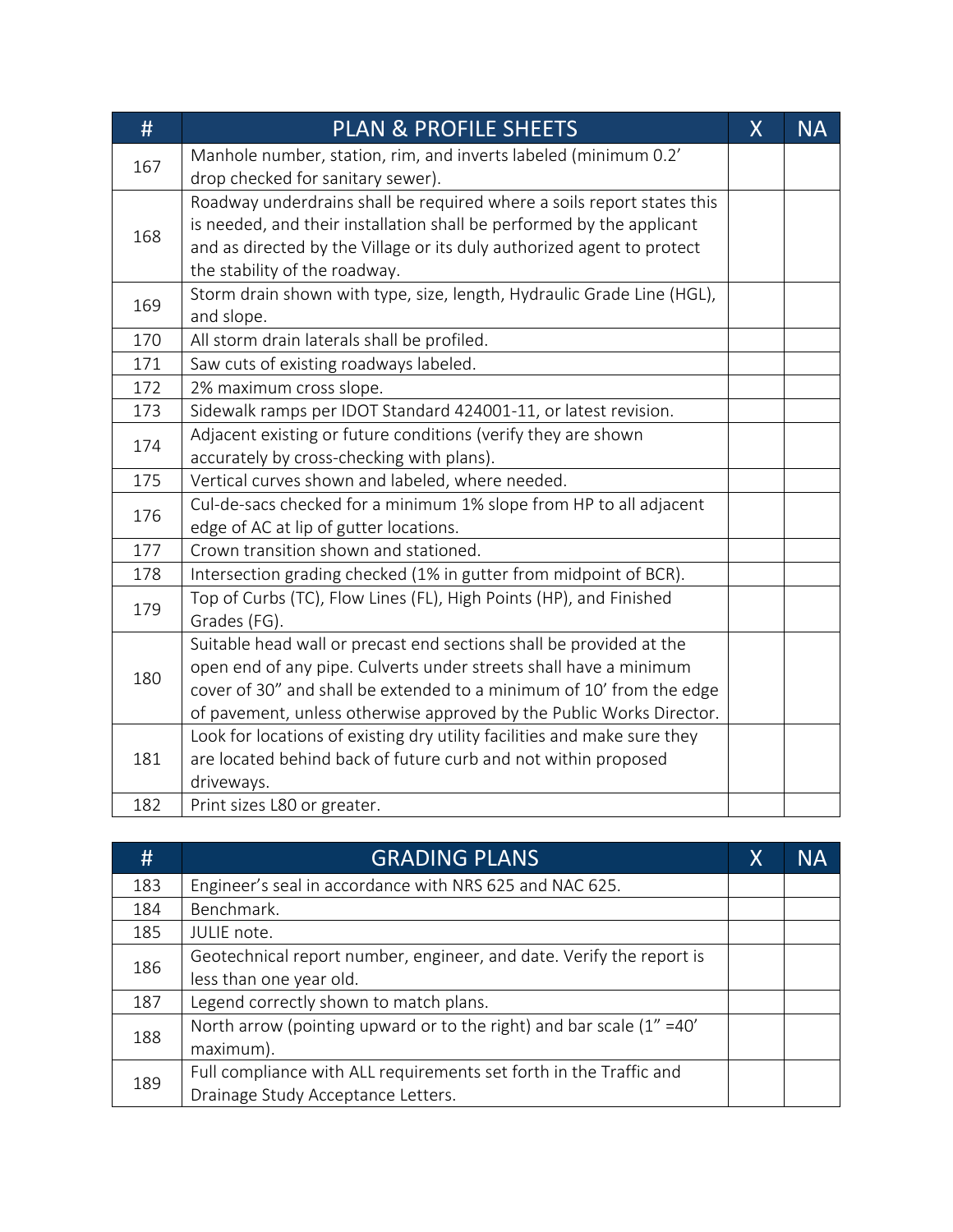| #   | <b>GRADING PLANS</b>                                                                                                                                                                                                                       | X | <b>NA</b> |
|-----|--------------------------------------------------------------------------------------------------------------------------------------------------------------------------------------------------------------------------------------------|---|-----------|
| 190 | Natural features such as trees, groves, waterways, and other similar<br>resources shall be preserved whenever possible. In the process of<br>development, a minimum of 25% of the existing trees over 8" in<br>diameter shall be retained. |   |           |
| 191 | Adjacent project plans denoted on the plan sheets (provide names,<br>existing and proposed improvements, and line work).                                                                                                                   |   |           |
| 192 | Intersection design shown for all four quadrants.                                                                                                                                                                                          |   |           |
| 193 | Approved street names and identification as public or private.                                                                                                                                                                             |   |           |
| 194 | Denote IDOT right-of-way.                                                                                                                                                                                                                  |   |           |
| 195 | Lot numbers and unit/building numbers where applicable.                                                                                                                                                                                    |   |           |
| 196 | Centerline intersection stationing.                                                                                                                                                                                                        |   |           |
| 197 | Sidewalk ramps per IDOT standard 424001-11.                                                                                                                                                                                                |   |           |
| 198 | Cross sections at all property lines showing elevational relationship,<br>property line, and any existing and/or proposed walls.                                                                                                           |   |           |
| 199 | Details and sections referenced or shown.                                                                                                                                                                                                  |   |           |
| 200 | 2% maximum roadway crown cross slope.                                                                                                                                                                                                      |   |           |
| 201 | Street slopes labeled (0.4% minimum).                                                                                                                                                                                                      |   |           |
| 202 | Top of Curbs (TC), Flow Lines (FL), High Points (HP), and Finish Grade<br>(FG) elevations shown in appropriate intervals to adequately grade<br>the site.                                                                                  |   |           |
| 203 | Finish floor and pad elevations.                                                                                                                                                                                                           |   |           |

| #   | <b>PLAN &amp; PROFILE SHEETS</b>                                         | X | NA |
|-----|--------------------------------------------------------------------------|---|----|
|     | All new or improved stormwater drainage swales created in new            |   |    |
|     | developments shall not allow overland drainage to exceed 250'            |   |    |
| 204 | without being captured by a storm sewer system. The velocity of flow     |   |    |
|     | in these drainage swales shall not exceed five FPS unless measures are   |   |    |
|     | taken to avoid erosion.                                                  |   |    |
|     | Non-paved surface overland flow grades and/or slopes shall be            |   |    |
| 205 | greater than 0.8%. Paved surface overland flow grades and/or slopes      |   |    |
|     | for swales and ditches shall not have a slope less than 0.5%.            |   |    |
|     | Reinforced concrete paved swales and ditches a minimum of 4' wide        |   |    |
| 206 | are required to be designed and constructed for any drainage swale       |   |    |
|     | with a slope less than 0.8%.                                             |   |    |
|     | Adjacent pad/building elevations and spot grades adjacent to site        |   |    |
| 207 | (both existing/future conditions).                                       |   |    |
| 208 | Existing contours shown at 1' interval and labeled (extending 100'       |   |    |
|     | beyond property lines).                                                  |   |    |
|     | No Certificate of Occupancy shall be issued until final grading has been |   |    |
| 209 | completed in accordance with the approved final plat and the lot         |   |    |
|     | covered with soil an average depth of at least 6" which shall contain    |   |    |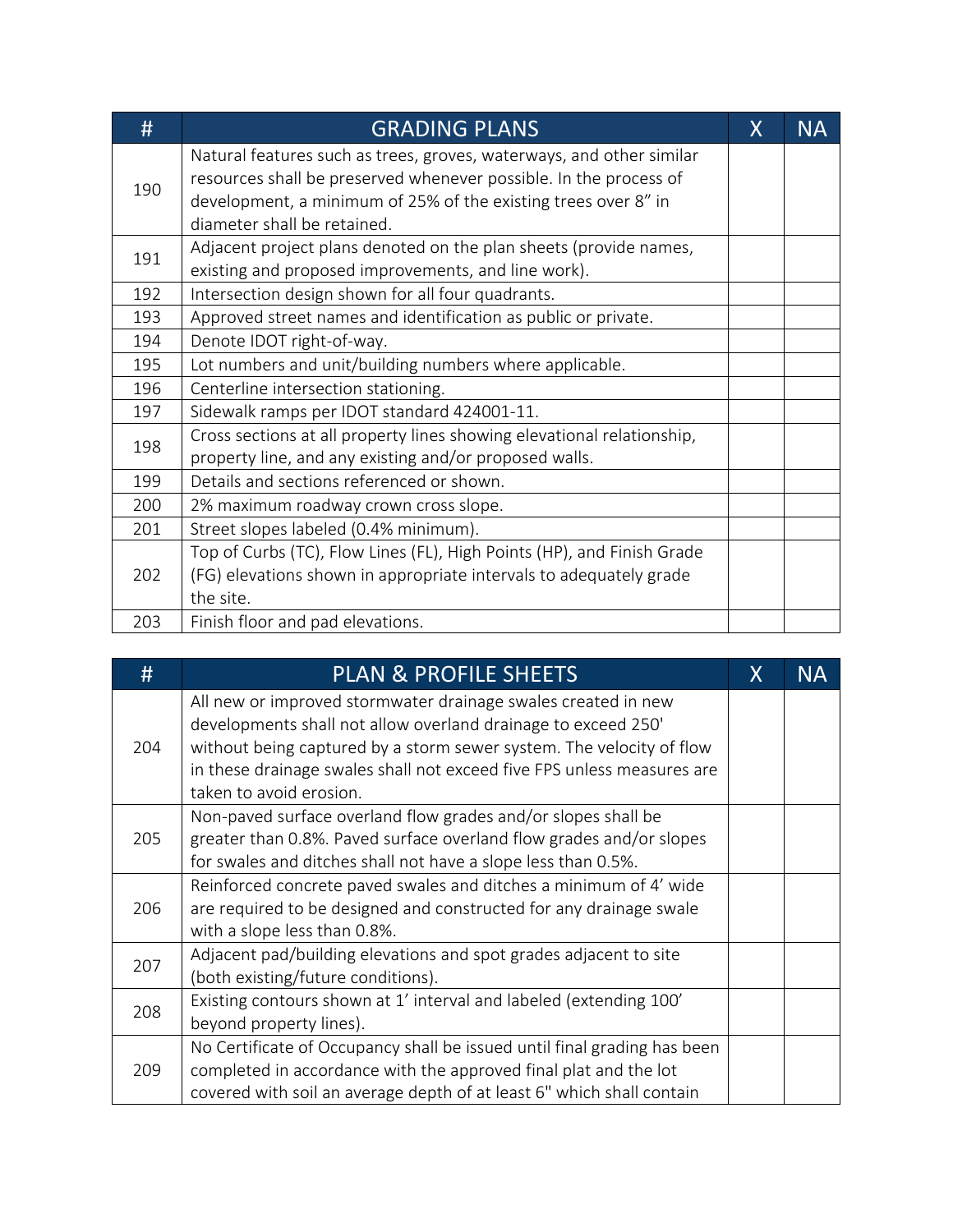|     | no particles more than 2" in diameter over the entire area of the lot,     |         |           |
|-----|----------------------------------------------------------------------------|---------|-----------|
|     | except that portion covered by buildings or included in streets, or        |         |           |
|     | where the grade has not been changed or natural vegetation seriously       |         |           |
|     | damaged. Topsoil shall not be removed from residential lots or used        |         |           |
|     | as spoil but shall be redistributed to provide at least 6" of cover on the |         |           |
|     | lots and at least 4" of cover between the sidewalks and curbs and shall    |         |           |
|     | be stabilized by seeding or planting.                                      |         |           |
| #   | <b>PLAN &amp; PROFILE SHEETS</b>                                           | $\sf X$ | <b>NA</b> |
|     | Lawn-grass seed or sod shall be required to be installed on every lot as   |         |           |
|     | specified in this subsection. Sod may be used to comply with any           |         |           |
| 210 | requirement of seeding set forth herein and shall be required for          |         |           |
|     | portions of the lot that must be covered by grass when the slope of        |         |           |
|     | such area exceeds a slope ratio of 5:1.                                    |         |           |
| 211 | Edge conditions checked to make sure water does not pool, i.e., scarp      |         |           |
|     | requirements or notarized permission to grade.                             |         |           |
| 212 | Provide a barrier to prevent vehicular access to unpaved areas.            |         |           |
| 213 | Sight distance triangles shown and labeled.                                |         |           |
| 214 | Print sizes L80 or greater.                                                |         |           |
| 215 | Flood zones and BFEs shown when site is impacted by a flood zone           |         |           |
|     | CLOMR/LOMR required.                                                       |         |           |
| 216 | Proposed and existing easements with dimensions, elevations, and           |         |           |
|     | typical sections.                                                          |         |           |
| 217 | Pavement section shown on typical street sections.                         |         |           |
| 218 | Elevations (TC, FL, and CL) at project boundaries, limits of               |         |           |
|     | construction, PCs, PTs, grade breaks, and lot line extensions.             |         |           |
|     | Locations of mined areas - residential structures are required to have     |         |           |
|     | insurance for mine subsidence, whereas commercial and industrial           |         |           |
| 219 | structures should avoid lands located over mined areas. Such               |         |           |
|     | developments shall provide information on the possibility of mine          |         |           |
|     | subsidence to all tenants prior to leasing space in commercial or          |         |           |
|     | industrial buildings.                                                      |         |           |
| 220 | Show existing power poles. Lines must be placed underground.               |         |           |
|     | Detention basins shall be located on common elements that shall be         |         |           |
| 221 | maintained by the homeowners' or business owners' association and          |         |           |
|     | shall be noted as such.                                                    |         |           |
| 222 | Show existing and proposed drainage easements, whether granted by          |         |           |
|     | separate document or map.                                                  |         |           |
| 223 | Show dimension of rights-of-way and common elements.                       |         |           |
| 224 | Label common elements and limited common elements as such.                 |         |           |
| 225 | Show separated sidewalk, where required.                                   |         |           |
|     | Check all grading and verify that low points are not proposed, and that    |         |           |
| 226 | positive drainage is not hindered.                                         |         |           |
|     |                                                                            |         |           |